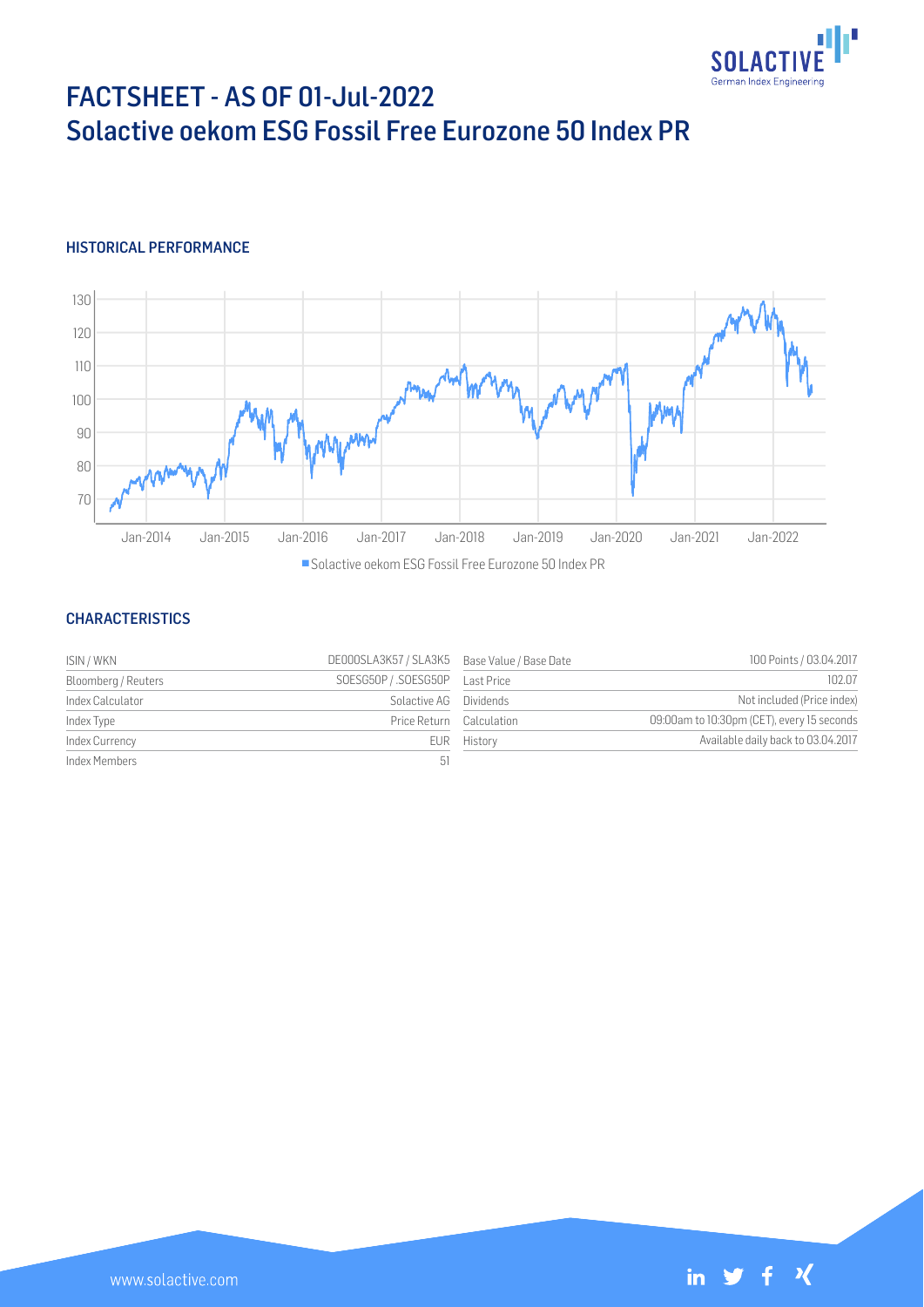

## **STATISTICS**

| <b>EUR</b>         | 30D       | 90D       | 180D       | 360D                  | <b>YTD</b> | Since Inception       |
|--------------------|-----------|-----------|------------|-----------------------|------------|-----------------------|
| Performance        | $-7.07\%$ | $-11.51%$ | $-18.61%$  | -16.67%               | $-18.61%$  | 2.07%                 |
| Performance (p.a.) |           |           |            |                       |            | 0.39%                 |
| Volatility (p.a.)  | 21.33%    | 19.42%    | 22.99%     | 18.70%                | 22.90%     | 18.24%                |
| High               | 111.42    | 115.95    | 127.37     | 129.38                | 127.37     | 129.38                |
| Low                | 100.73    | 100.73    | 100.73     | 100.73                | 100.73     | 70.89                 |
| Sharpe Ratio*      | $-2.74$   | $-1.98$   | $-1.46$    | $-0.87$               | $-1.45$    | 0.05                  |
| Max. Drawdown      | $-9.59%$  | $-13.13%$ | $-20.92\%$ | $-22.14%$             | $-20.92\%$ | $-35.97%$             |
| VaR 95 \ 99        |           |           |            | $-32.3\%$ \ $-51.9\%$ |            | $-27.6\%$ \ $-55.7\%$ |
| CVaR 95 \ 99       |           |           |            | $-45.6\%$ \ $-64.5\%$ |            | $-45.7\%$ \ $-80.0\%$ |

\* Up to 31 December 2021, ex-post Sharpe ratios use as input for the risk free rate term the London Inter-Bank Offered rates in the respective currencies of the index and at a term equal to the observation period. From 3 J 2022 onwards, Sharpe ratios will be / are calculated using as reference risk free rate input the overnight replacement rate for these currencies, namely SONIA (for GBP), SOFR (for USD) and EURIBOR Overnight (for EUR).

#### COMPOSITION BY CURRENCIES



## COMPOSITION BY COUNTRIES



# TOP COMPONENTS AS OF 01-Jul-2022

| Company                     | Ticker                | Country   | Currency   | Index Weight (%) |
|-----------------------------|-----------------------|-----------|------------|------------------|
| SANOFI SA                   | SAN FP Equity         | FR        | <b>EUR</b> | 6.74%            |
| L OREAL SA                  | OR FP Equity          | <b>FR</b> | <b>EUR</b> | 5.22%            |
| ORANGE SA                   | ORA FP Equity         | <b>FR</b> | <b>EUR</b> | 4.85%            |
| BAYERISCHE MOTOREN WERKE AG | <b>BMW GY Equity</b>  | DE        | <b>EUR</b> | 4.80%            |
| ASMI HOI DING NV            | <b>ASML NA Equity</b> | <b>NL</b> | <b>EUR</b> | 4.58%            |
| <b>TELEFONICA SA</b>        | TEF SQ Equity         | ES        | <b>EUR</b> | 4.58%            |
| DASSAULT SYSTEMES SA        | <b>DSY FP Equity</b>  | FR        | <b>EUR</b> | 4.27%            |
| AMADEUS IT GROUP SA CLASS A | AMS SQ Equity         | ES        | <b>EUR</b> | 4.22%            |
| ALLIANZ SE                  | ALV GY Equity         | DE        | <b>EUR</b> | 3.48%            |
| <b>LEGRAND SA</b>           | LR FP Equity          | <b>FR</b> | <b>EUR</b> | 3.13%            |
| MERCK KGAA                  | <b>MRK GY Equity</b>  | DE        | <b>EUR</b> | 3.07%            |
| <b>TERNA SPA</b>            | <b>TRN IM Equity</b>  | ТT        | <b>EUR</b> | 3.07%            |
| KONINKLIJKE PHILIPS NV      | PHIA NA Equity        | <b>NL</b> | <b>EUR</b> | 2.77%            |

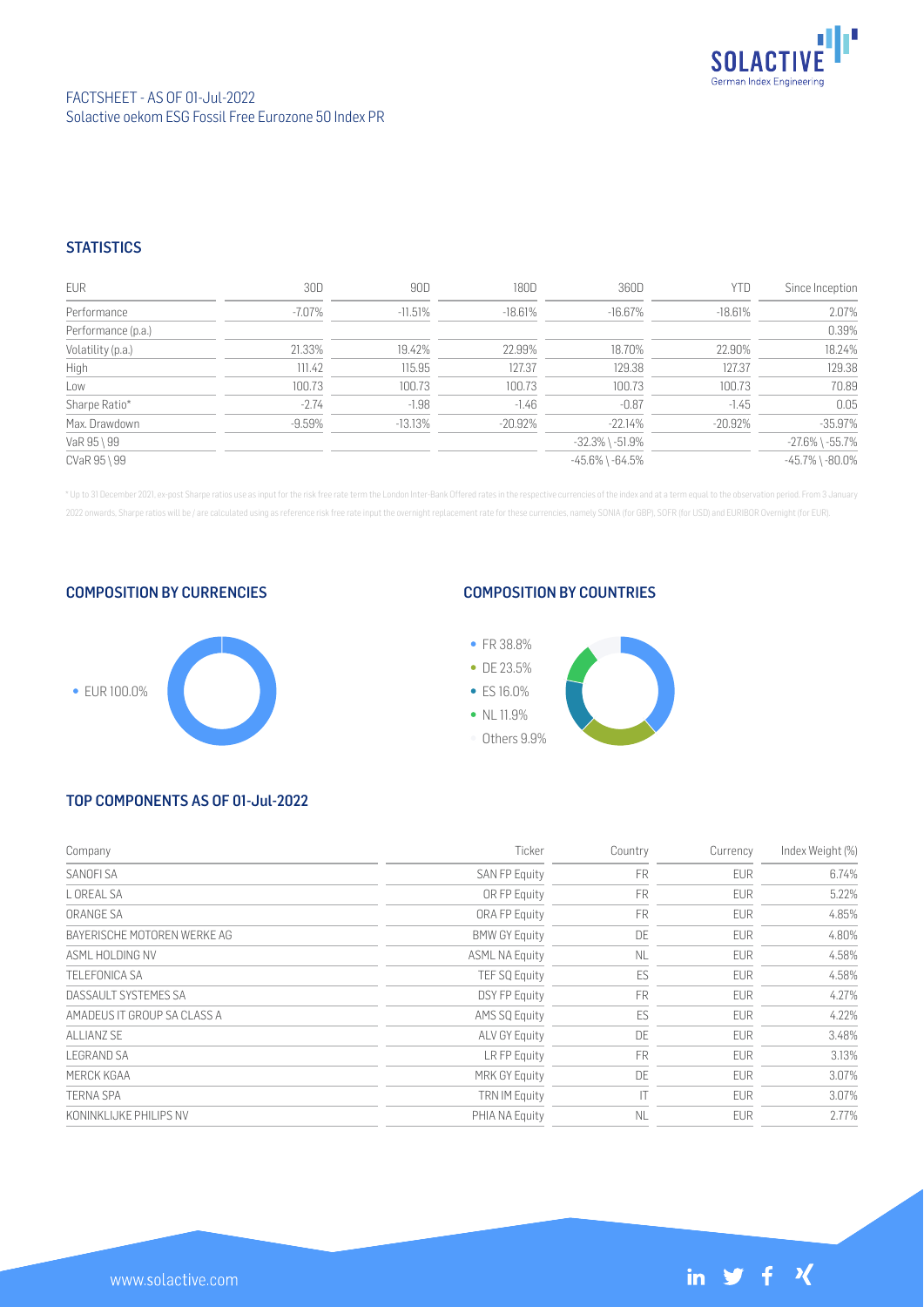

| Company                            | Ticker                 | Country                | Currency   | Index Weight (%) |
|------------------------------------|------------------------|------------------------|------------|------------------|
| <b>KERING SA</b>                   | <b>KER FP Equity</b>   | <b>FR</b>              | <b>EUR</b> | 2.39%            |
| <b>BNP PARIBAS SA</b>              | <b>BNP FP Equity</b>   | FR                     | <b>EUR</b> | 2.38%            |
| RED ELECTRICA CORP SA              | <b>RED SQ Equity</b>   | ES                     | <b>EUR</b> | 2.35%            |
| DANONE SA                          | <b>BN FP Equity</b>    | FR                     | <b>EUR</b> | 2.27%            |
| ROYAL KPN NV                       | <b>KPN NA Equity</b>   | <b>NL</b>              | <b>EUR</b> | 2.19%            |
| PERNOD RICARD SA                   | RI FP Equity           | <b>FR</b>              | <b>EUR</b> | 2.18%            |
| DEUTSCHE POST AG                   | DPW GY Equity          | DE                     | <b>EUR</b> | 2.17%            |
| ADIDAS AG                          | ADS GY Equity          | DE                     | <b>EUR</b> | 2.13%            |
| AXA SA                             | CS FP Equity           | FR                     | <b>EUR</b> | 1.97%            |
| <b>BANCO SANTANDER SA</b>          | SAN SQ Equity          | ES                     | <b>EUR</b> | 1.89%            |
| INDUSTRIA DE DISENO TEXTIL SA      | <b>ITX SQ Equity</b>   | ES                     | <b>EUR</b> | 1.80%            |
| <b>UMICORE</b>                     | <b>UMI BB Equity</b>   | BE                     | <b>EUR</b> | 1.55%            |
| MUNICH REINSURANCE COMPANY         | MUV2 GY Equity         | DE                     | <b>EUR</b> | 1.51%            |
| <b>INTESA SANPAOLO SPA</b>         | ISP IM Equity          | $\mathsf{I}\mathsf{T}$ | <b>EUR</b> | 1.47%            |
| ZALANDO SE                         | <b>ZAL GY Equity</b>   | DE                     | <b>EUR</b> | 1.39%            |
| <b>HEINEKEN NV</b>                 | <b>HEIA NA Equity</b>  | <b>NL</b>              | <b>EUR</b> | 1.26%            |
| DEUTSCHE BOERSE AG                 | <b>DB1 GY Equity</b>   | DE                     | <b>EUR</b> | 1.20%            |
| BANCO BILBAO VIZCAYA ARGENTARIA SA | <b>BBVA SQ Equity</b>  | ES                     | <b>EUR</b> | 1.16%            |
| <b>ACCOR SA</b>                    | <b>AC FP Equity</b>    | FR                     | <b>EUR</b> | 1.09%            |
| KONE OYJ CLASS B                   | <b>KNEBV FH Equity</b> | FI                     | <b>EUR</b> | 1.02%            |
| VONOVIA SE                         | <b>VNA GY Equity</b>   | DE                     | <b>EUR</b> | 0.95%            |
| ASSICURAZIONI GENERALI SPA         | G IM Equity            | $\mathsf{I}\mathsf{T}$ | <b>EUR</b> | 0.91%            |
| SYMRISE AG                         | SY1 GY Equity          | DE                     | <b>EUR</b> | 0.90%            |
| HENKEL AG & CO KGAA PREF           | <b>HEN3 GY Equity</b>  | DE                     | <b>EUR</b> | 0.88%            |
| UNICREDIT SPA                      | <b>UCG IM Equity</b>   | $\mathsf{I}$           | <b>EUR</b> | 0.76%            |
| SOCIETE GENERALE SA CLASS A        | <b>GLE FP Equity</b>   | FR                     | <b>EUR</b> | 0.76%            |
| <b>KBC GROUPE SA</b>               | <b>KBC BB Equity</b>   | BE                     | <b>EUR</b> | 0.65%            |
| <b>WORLDLINE SA</b>                | <b>WLN FP Equity</b>   | <b>FR</b>              | <b>EUR</b> | 0.61%            |
| <b>BEIERSDORF AG</b>               | <b>BEI GY Equity</b>   | DE                     | <b>EUR</b> | 0.60%            |
| NN GROUP NV                        | NN NA Equity           | <b>NL</b>              | <b>EUR</b> | 0.50%            |
| TELECOM ITALIA SPA                 | TIT IM Equity          | ΙT                     | <b>EUR</b> | 0.48%            |
| COVESTRO AG                        | <b>1COV GY Equity</b>  | DE                     | <b>EUR</b> | 0.39%            |
| <b>AEGON NV</b>                    | <b>AGN NA Equity</b>   | <b>NL</b>              | <b>EUR</b> | 0.34%            |
| UNIBAIL-RODAMCO-WESTFIELD          | <b>URW NA Equity</b>   | FR                     | <b>EUR</b> | 0.31%            |
| <b>VALEO SA</b>                    | FR FP Equity           | <b>FR</b>              | <b>EUR</b> | 0.29%            |
| <b>GECINA SA</b>                   | <b>GFC FP Equity</b>   | <b>FR</b>              | <b>EUR</b> | 0.25%            |
| ABN AMRO BANK NV                   | <b>ABN NA Equity</b>   | <b>NL</b>              | <b>EUR</b> | 0.23%            |
| <b>EUROAPI SAS</b>                 | <b>EAPI FP Equity</b>  | <b>FR</b>              | <b>EUR</b> | 0.05%            |